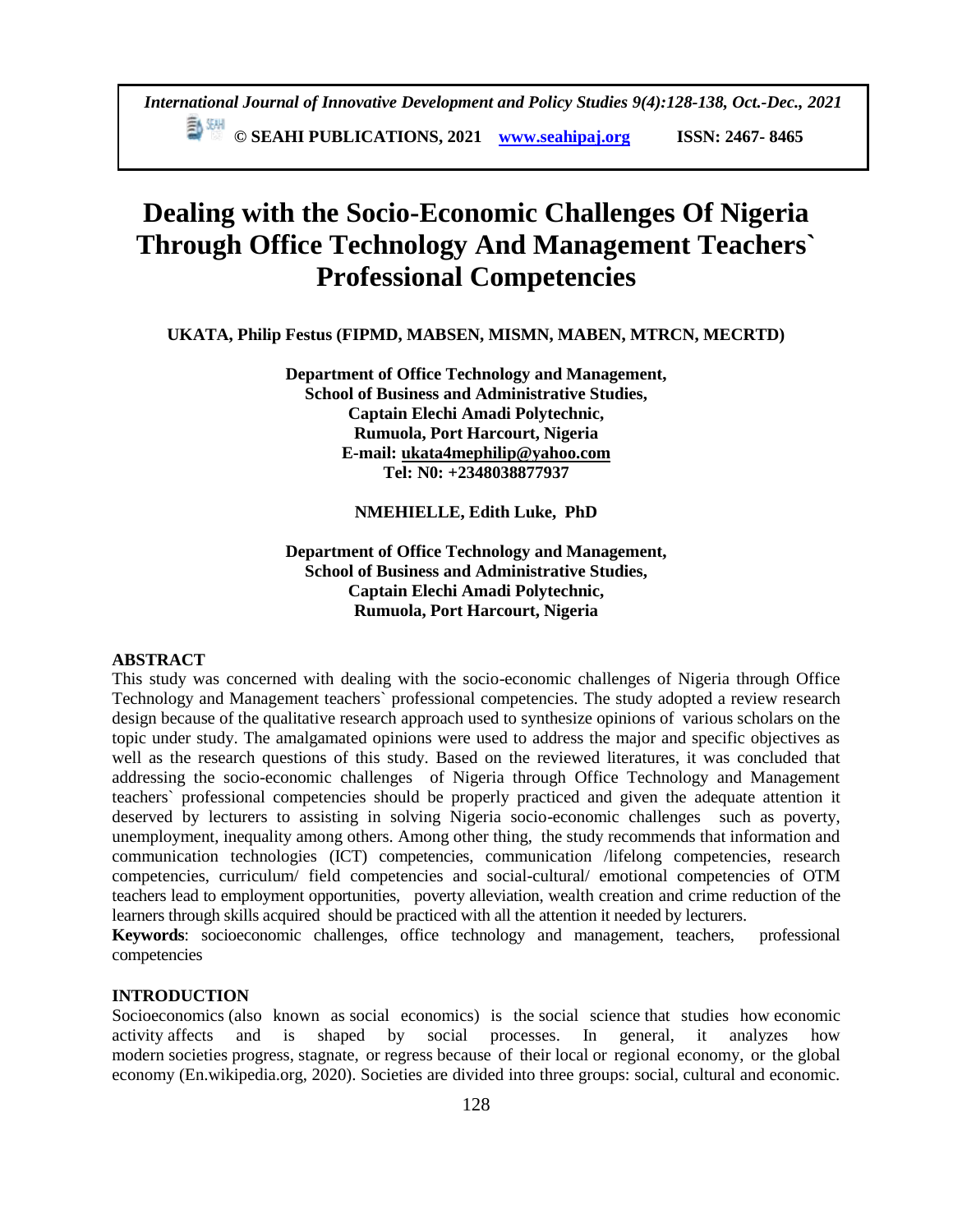It also refers to the ways that social and economic factors influence the economy. "Socioeconomics" is sometimes used as an [umbrella term](https://en.wikipedia.org/wiki/Umbrella_term) for various areas of inquiry. The term "social economics" may refer broadly to the "use of [economics](https://en.wikipedia.org/wiki/Economics) in the study of [society"](https://en.wikipedia.org/wiki/Social_relation). More narrowly, contemporary practice considers behavioral interactions of individuals and groups through [social capital](https://en.wikipedia.org/wiki/Social_capital) and social "markets" (not excluding, for example, [sorting](https://en.wikipedia.org/wiki/Assortative_mating) by marriage) and the formation of [social norms.](https://en.wikipedia.org/wiki/Social_norms) In the relation of economics to [social values.](https://en.wikipedia.org/wiki/Value_(ethics))

A distinct supplemental usage describes social economics as "a discipline studying the reciprocal relationship between economic science on the one hand and [social philosophy,](https://en.wikipedia.org/wiki/Social_philosophy) [ethics,](https://en.wikipedia.org/wiki/Ethics) and [human](https://en.wikipedia.org/wiki/Human_dignity)  [dignity](https://en.wikipedia.org/wiki/Human_dignity) on the other" toward social reconstruction and improvement or as also emphasizing [multidisciplinary](https://en.wikipedia.org/wiki/Multidisciplinary) [methods](https://en.wikipedia.org/wiki/Scientific_method) from such fields as [sociology,](https://en.wikipedia.org/wiki/Sociology) [history,](https://en.wikipedia.org/wiki/History) and [political science](https://en.wikipedia.org/wiki/Political_science) (En.wikipedia.org, 2020).

Kprschools.ca, (2020) posited that socio-economic challenges or issues are factors that have negative influence on an individuals' economic activity including: lack of education, cultural and religious discrimination, overpopulation, unemployment and corruption. Poverty is also a variable factor that determines one's socio-economic status, meaning, an individual's or group's position within a hierarchical social structure which depends on a combination of variables, including occupation, education, income, wealth, and place of residence. As per the United Nations, "poverty is fundamentally a denial of choices and opportunities, and a violation of human dignity. It means lack of basic capacity to participate effectively in society. It means not having enough to feed and clothe a family, not having a school or clinic to go to, not having the land on which to grow one's food or a job to earn one's living, not having access to credit. It means insecurity, powerlessness and exclusion of individuals, households and communities. It means susceptibility to violence, and it often implies living on marginal or fragile environments, without access to clean water or sanitation

All over the world, education is seen as the cornerstone of development as it forms the basis of literacy, knowledge and skill acquisition, technological advancement, and ability to harness the natural resources of the environment.

The education sector in Nigeria is important because, it supplies skilled manpower needed for the achievement of its national economic goals. The cardinal aims of education according to the National Policy on Education (NPE) as cited by the Federal Republic of Nigeria (FRN) (2013) are the development of the individual into a morally sound, patriotic and effective citizen, and the development of appropriate skills, mental, physical and social abilities to empower the individual to live in and contribute positively to the society. More so, these skills could be acquired in formal education settings via tertiary institutions such as universities, polytechnics and colleges of education.

Polytechnic education is one of the tertiary levels of education given after secondary school. It is the two tier programme of studies consisting of National Diploma (ND) and Higher National Diploma (HND) with one year Industrial Experience (IT) as one of the pre-requisites for entry into HND programme (National Board of Technical Education (NBTE, 2008). The main objective of polytechnic education is to provide technical knowledge and skills necessary for occupational development in Nigeria. Office Technology and Management (OTM) programme was introduced in Nigerian Polytechnics in November 2004 by NBTE to replace the Secretarial Studies curriculum because of the emergence of computerization in the educational sector. The review was necessitated because skills previously acquired in the course of study were inadequate for OTM graduates to adjust to the rapidly changing workplaces (Baba & Akaraha, 2012). OTM programme is designed to offer students training in different skills for employment in various fields of endeavour. Moreover, in these modern economies, continuous innovations have led to major transformations in workplaces, giving rise to pervasive skill gaps and skill mismatches. In order to bridge the skill gaps, OTM programme is investing significant effort and resources in training of students in different skills but the teachers require professional competencies to be able to implement and transmit the skills to the learners to overcome the social economic challenges of Nigeria.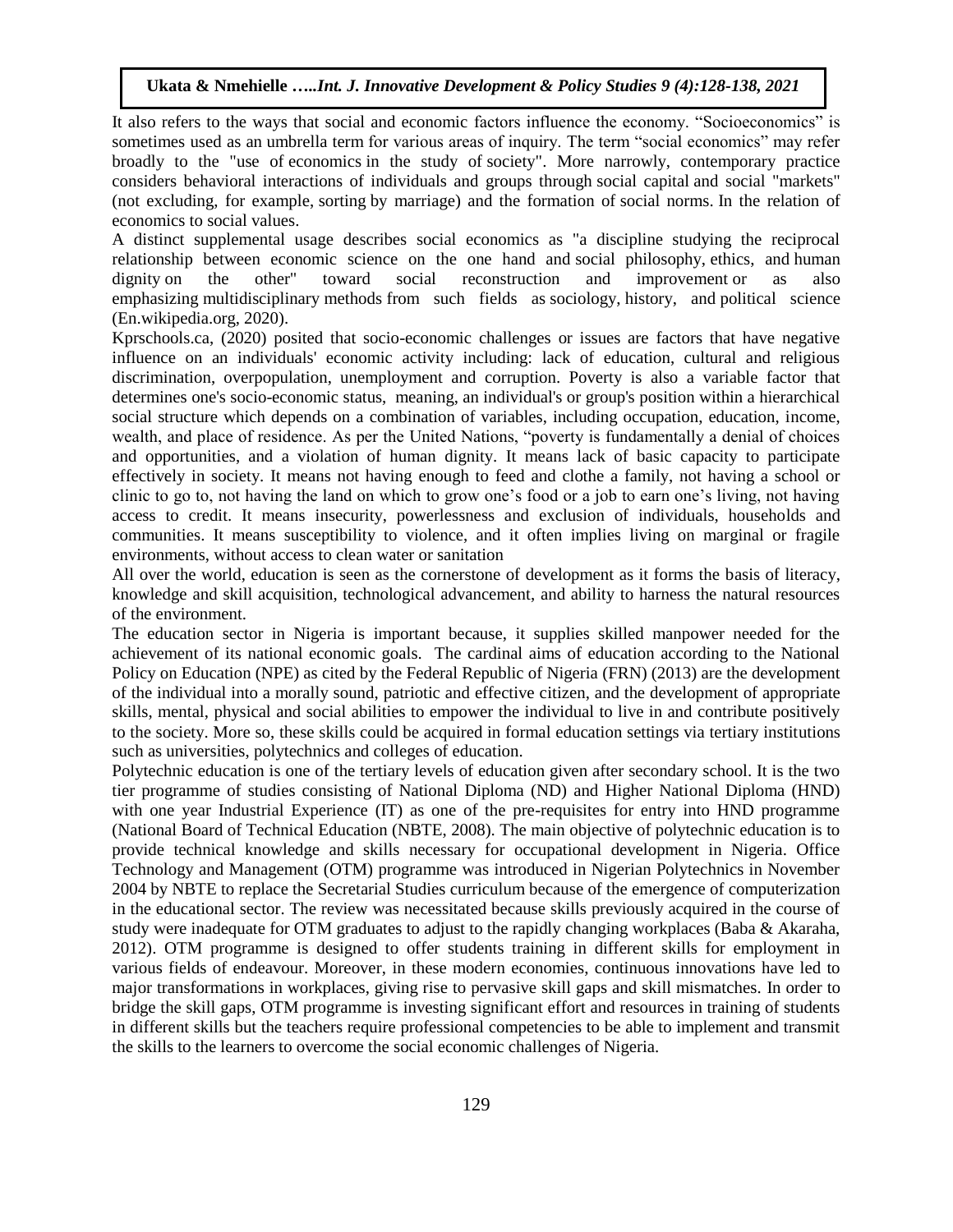Alghamdi, (2017) postulated that higher education is becoming a major driver of economy learners. In creating supporting learning and teaching environment for students there should be the type of skilloriented outcomes which students are expected to learn and the kind of learning activities which are likely to result to the students desired outcomes including who students learn with and where students best learn to solve the socioeconomic challenges of the nation. Competencies are defined as "the set of knowledge, skills, and experience necessary for future, which manifests in activities" define competencies as "knowledge, skills, attitudes, values, motivations and beliefs people need in order to be successful in a job.

" The common understanding related to teachers' competencies is divided into three main areas as field competencies, pedagogical competencies and cultural competencies (Selvi, 2016)

Teacher's professional competence includes knowledge and understanding of children and their learning, subject knowledge, curriculum, the education system and the teacher's role.

Professional competence also includes skills such as subject application, classroom methodology, classroom management, assessment and recording. The verbal ability, content knowledge, pedagogical knowledge, certification status, ability to use a range of teaching strategies skillfully, and enthusiasm for the subject characterize more successful teachers (Tope, 2012). Developing competences requires an analysis of the social, economic, and political context. Competence is needed in all works of life in organization or any setting. For example in the educational realm, lecturers are required to be competent to make the teaching students-centered. Competence should be understood as a collective and systemwide effort (Alghamdi, 2017). At present, around the world, many reforms in the education are oriented towards making lecturer's education more functional for the development of competences lecturers' need in practice. However, competence standards for lecturers and routine classroom practices are increasingly being designed to meet the students' outcome. Lectureship is a strategic position in supporting the process and results of the overall educational system. The lecturer's professional competence in mastering the teaching content and method affects positively students' performances in the classroom (Anggraeni, 2013). The competence of a lecturer in the university is to acts as an educator and facilitator to university students in order to enhance the dynamics and effectiveness of the educational process. According to Anggraeni (2013), lecturer's performance requires their personal competence including skill practices, behaviour, creativity, and self-development efforts. The competence of the lecturers however has been put under question as the performance of the students has been dropping in recent time (Abulatefah 2014).

#### **Statement of the Problem**

Socio-economic challenges or issues are factors that have negative influence on an individuals' economic activity including: lack of education, cultural and religious discrimination, overpopulation, unemployment and corruption. Poverty is also a variable that determines one's socio-economic status - meaning, an individual's or group's position within a hierarchical social structure which depends on a combination of variables, including occupation, education, income, wealth, and place of residence.

In dealing with these challenges, the higher education is a major driver of the economy for the learners to acquire the needed skills become employees and employers but with emphasis on the teachers` professional competencies to impart on the learners and economy in general through field competencies, research competencies, curriculum competencies, lifelong learning competencies, social-cultural competencies, emotional competencies, communication competencies, information and communication technologies (ICT) competencies and environmental competencies. Despite the roles of higher education and polytechnic education in specific, these socioeconomic challenges such as unemployment, poverty, cultural and religious discrimination among others persist.

## **METHODOLOGY**

The design used in this study was literature review research design. The justification for adopting literature review research design was because this study adopted qualitative research approach to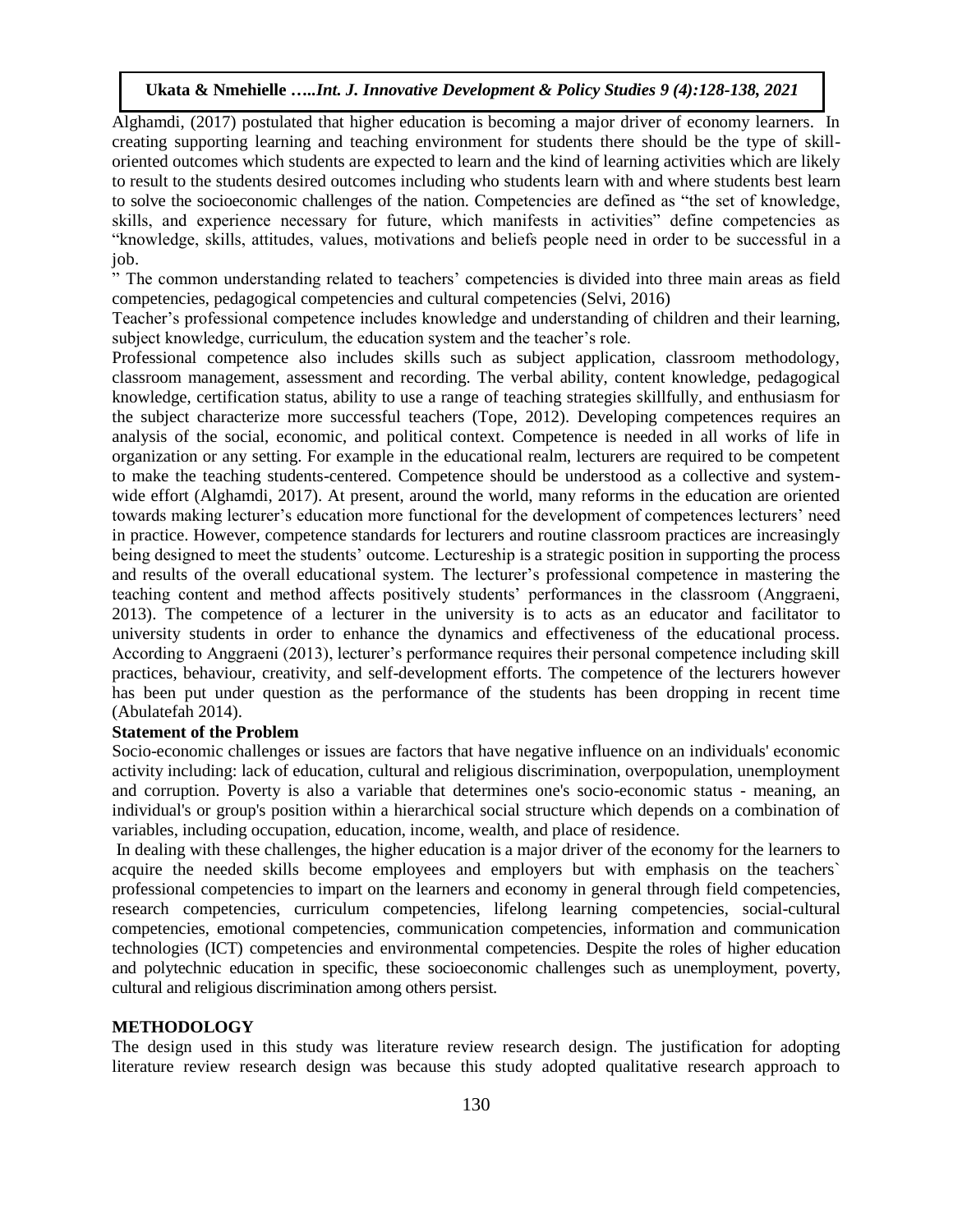synthesize opinions of scholars on the topic "addressing the socio-economic challenges of Nigeria through Office Technology and Management teachers` professional competencies". The amalgamated opinions were used to address the major and specific objectives as well as the research questions of this study. Also, the various specific objectives were used to form headings that addressed the problem of the study based on the reviewed literatures.

# **Purpose of the Study**

The main objective of this study was dealing with the socio-economic challenges of Nigeria through Office Technology and Management teachers` professional competencies. The study specifically seeks find out:

- 1. How information and communication technologies (ICT) competencies of OTM teachers lead to
- ICT employment opportunities and poverty alleviation of the learners
- 2. How communication /lifelong competencies of OTM lecturers lead to functional skills employment chances and wealth creation and crime reduction of the learners
- 3. How research competencies of OTM lecturers lead to research skills for employment opportunities and wealth creation
- 4. How curriculum/ field competencies of OTM lecturers lead to soft skills for employment opportunities and crimes reduction
- 5. How social-cultural/ emotional competencies of OTM lecturers lead to social-cultural for employment prospect and poverty reduction

# **Research Questions**

The following research questions guided this study:

1. How do information and communication technologies (ICT) competencies of OTM teachers lead to ICT employment opportunities and poverty alleviation of the learners?

- 2. In what ways do communication /lifelong competencies of OTM lecturers lead to functional skills employment chances and wealth creation and crime reduction of the learners?
- 3. What are the ways research competencies of OTM lecturers lead to research skills for employment opportunities and wealth creation?
- 4. How do curriculum/ field competencies of OTM lecturers lead to soft skills for employment opportunities and crimes reduction?

5. In what ways do social-cultural/ emotional competencies of OTM lecturers lead to social-cultural for employment prospect and poverty reduction?

# **Review of Related Literatures**

Teachers' professional competencies can be composed of different dimensions other than the three main areas which include field competencies, research competencies, curriculum competencies, lifelong learning competencies, social-cultural competencies, emotional competencies, communication competencies, information and communication technologies (ICT) competencies and environmental competencies.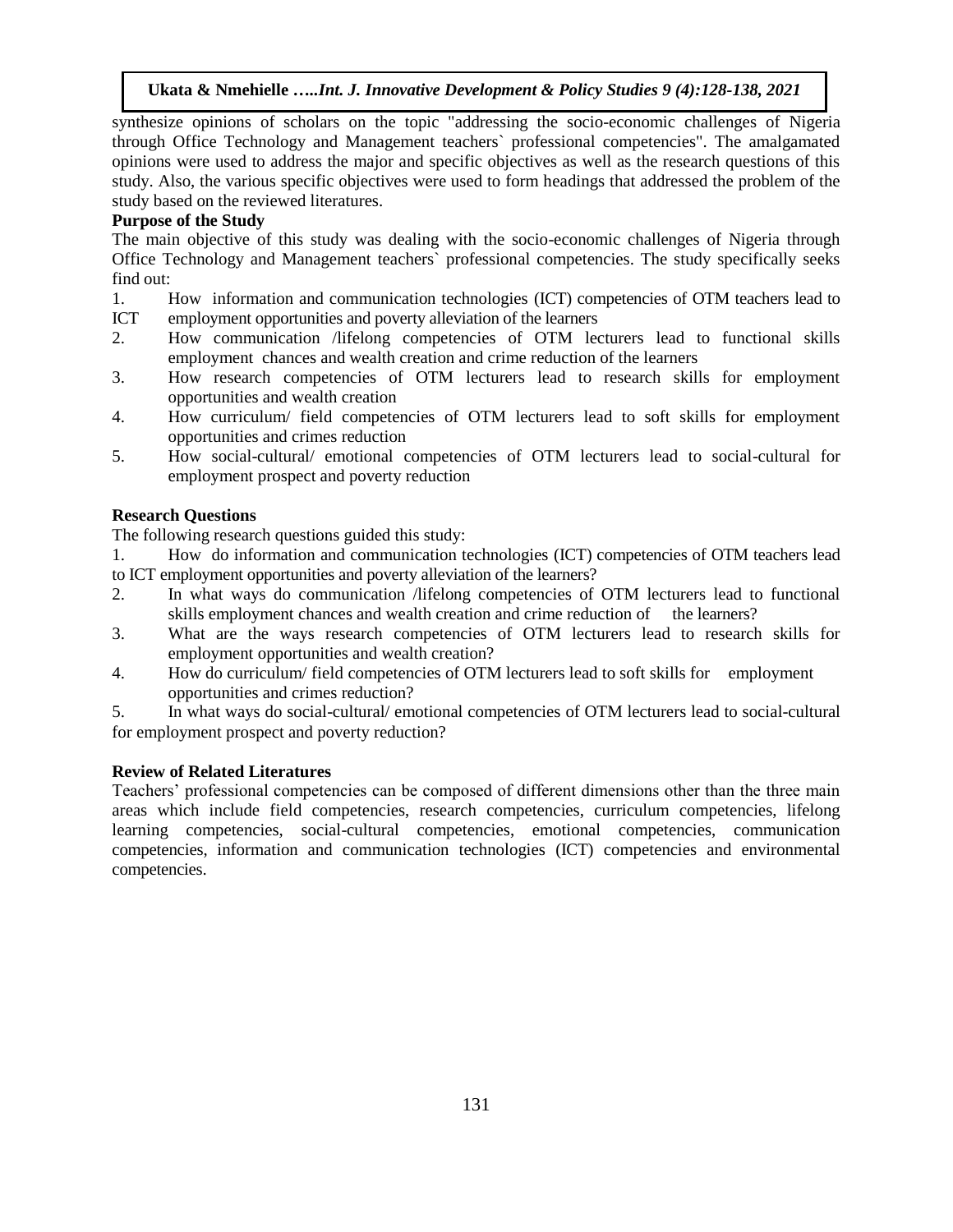

Figure 1. Components of teachers' professional competencies (Researcher creation, 2021)

Professional competence is defined as the strategy used by the educational authorities to strengthen the lecturers to ensure that they continue their practices throughout their career. In this study, professional competence is perceived as lecturer's ability and skills to deliver their own knowledge content in the classroom students-centered. In the present study, this variable is measured by teaching competence, human competence, technology competence, evaluation competence, and cultural competence (Selvi, 2016). .Firstly, teaching competence means lecturer's competence which focuses on students' learning. Human competence is meant by being accountable to Allah and responsible, while quality of friendly teacher who encourages an open discussion with student and offers a constructive criticism.

Technology competence refers to lecturer's ability to use computer and smart board in teaching. Evaluation competence refers to lecturers' assessment of examination preparation, students' assignment, classroom participation, correction and feedback. Cultural competence refers to a lecturer who is multiculturally educated, a person who understands different students' cultures in learning. These definitions were based on the previous studies such as (Ahmed and Hijjah, 2012). Professional competence takes the shape of lecturer's ability to use judicious communication, knowledge, skills, reasoning, values to benefit in an increasingly knowledge-driven global economy. With the rapidly changing environment in the higher institutions, it makes sense to promote educational environment to give students the confidence to become independent and life-long the individual learning community he/she serves. According to Saxena (2013) classroom teaching practice can be practically effective when lecturer shifts teaching to students. That is to say, the focus is on students as a teaching outcome not on lecturer. Hénard and Roseveare (2012) found that in higher education quality teaching becomes more glaring when teaching is focused on student's learning outcomes. They further stressed that the education offered in the university must ensure that it meets the expectations of students and the requirement of today and the future. Many studies have demonstrated various factors that determine lecturers' classroom practices. Some of the factors identified determining lecturers' classroom practices are lecturers' background, staff professional competence and teaching environment. Lecturer's background is one of the most important determining factors of classroom teaching practice in the literature. Its importance lies in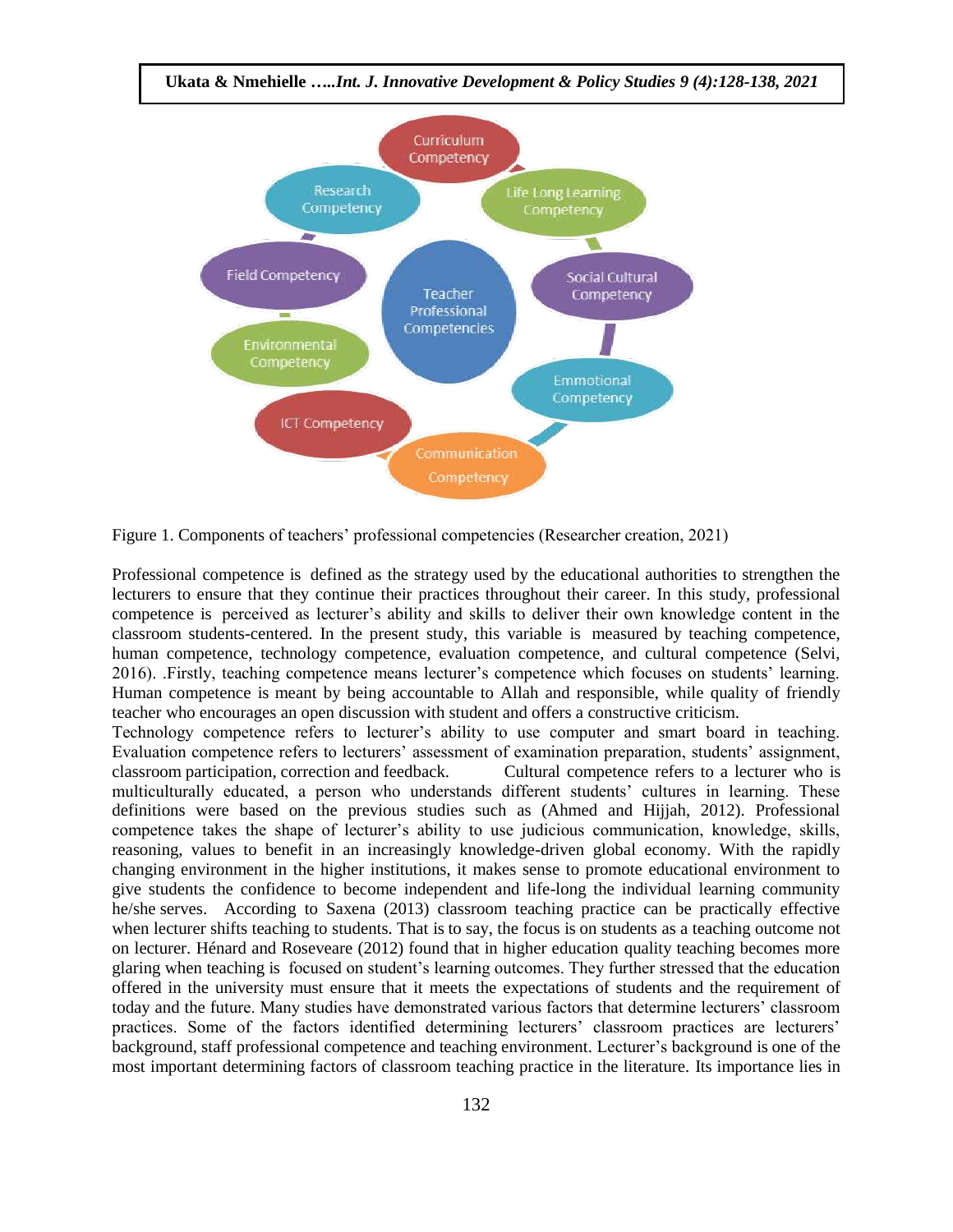the fact that, it explains the lecturer's knowledge content, experience, their relation with the faculty members and the position held. In the same sense, there is no agreed definition on professional competence most importantly is that professional competence is a set of techniques, skills, abilities and knowledge displayed. In this context, professional competence is measured by teaching, technology, human, evaluation, and culture as suggested in the review of related works. Interestingly, work environment is a work place and work condition. The work environment is an essential factor which impacts on classroom environment in any educational realm.

Furthermore, lecturer's background includes teaching experience found to significantly related to the classroom management, lecturer's position held (Driver & Campbell, 2013), number of courses attended which are reported to impart new learning into classroom. Additionally, professional competence and its ramifications namely, human, technology (Cator, Schneider, & Ark 2014), teaching, evaluation competence (Wong & Moni, 2014), and cultural competence are found as the main influences of the perceived quality of modules in the classroom. Volume of studies suggests that, size of class, control of teaching, students' characteristics, support from faculty and workload.

## **Information And Communication Technologies (ICT) Competencies Of OTM Teachers Lead To ICT Employment Opportunities And Poverty Alleviation Of The Learners**

Information and Communication Technologies-ICT competencies are based on using tools and technical equipments for the reaching, disturbing and transferring the knowledge. They include any technology that helps to produce, manipulate, store, communicate, and/or disseminate information. ICT competencies are concerned with the use of technology in managing and processing the information include all technologies for the manipulation and communication of information (Mandal, 2018). It means that the ICT competency is very important to improve the communication in the learning and teaching process will enable OTM students to:

- $\Box$  Have a range of basic IT skills
- $\Box$  Apply IT as a management tool
- $\Box$  See IT to organise data
- $\Box$  Be willing to learn new IT skills and apply
- $\Box$  Be aware of the impact of technology on your field and ensure your skills are up to date
- Use advanced word processing tools such Microsoft Word, Office Access, Office Excel, Office FrontPage, Office Groove, Office InfoPath, and Office OneNote. Others are Office Outlook, Office PowerPoint and Office Publisher (ICDL digital skills standard, 2019), which easily genrate emplyment and alleviate poverty as such address Nigeria socioeconomic challenges.

## **How Communication /Lifelong Competencies Of OTM Lecturers Lead To Functional Skills Employment Chances, Wealth Creation And Crime Reduction Of The Learner**

Communication competencies include communication models, interaction among teachers, students, social environment and learning topics. Teachers also have competencies in using oral, body and professional language in their fields. Communication competencies include voice, body language and words such as speaking, singing and sometimes tone of voice, sign language, paralanguage, touch, eye contact, or the use of writing. They include communication skills in intrapersonal and interpersonal processing, listening, observing, speaking, questioning, analyzing, and evaluating (Career-ready, 2020).

Lifelong learning process requires that learners take responsibility of their learning. As individuals, teachers are acting for their own learning in the lifelong learning process. Lifelong learning activity goes through the whole life continuing between individual and the world. Lifelong learning competencies include the abilities of learning to learn, and teachers' responsibilities of their own professional development. Lifelong learning competencies are related to the ability of learning and skills of using the means or tools of learning to improve the learning throughout the human life. Lifelong learning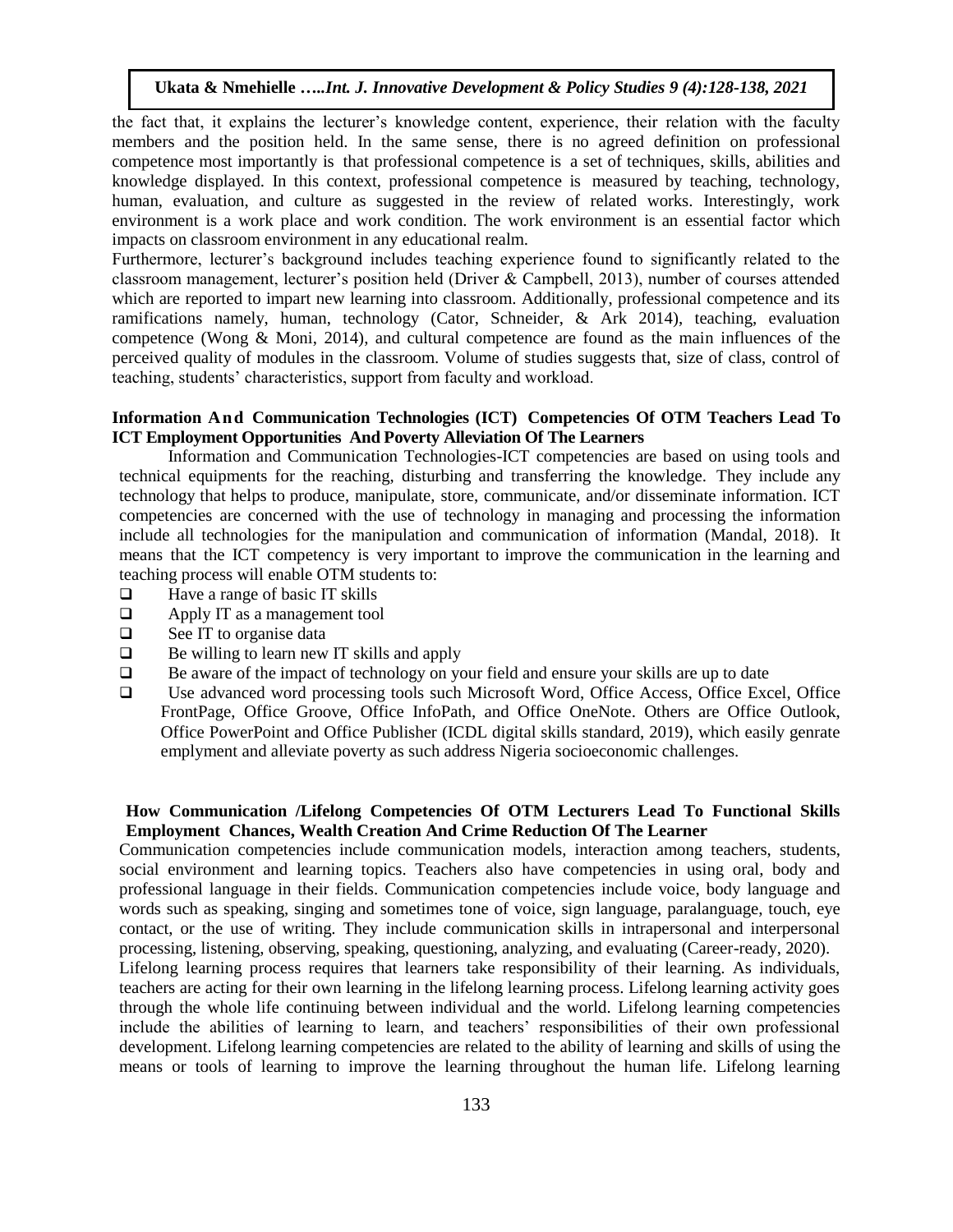competencies refer to the teachers' responsibilities for their own learning and development of lifelong learning skills for students. It means that lifelong learning includes two main abilities. The first one is related to teachers' own lifelong learning ability and the second one is related to teachers' responsibility to develop students' lifelong abilities. These communication /lifelong competencies of OTM lecturers enable learners to:

- O Be organized
- Arrive to work on time, or early.
- $\bigcirc$  Be dependable
- $\Omega$  Have a positive attitude toward work
- $\degree$  Exert high levels of effort and perseverance<br>  $\degree$  Complete tasks on time and accurately
- Complete tasks on time and accurately
- $\circ$  Seek out information to improve skills
- $\bigcirc$  Be flexible and adaptable
- Complete all tasks, even if unpleasant
- Understand dress code or uniform guidelines
- Maintain personal hygiene and employment chances, create wealth with crime reduction.

## **Ways Research Competencies Of OTM Lecturers Lead To Research Skills For Employment Opportunities And Wealth Creation**

Selvi, (2016) argued that research competencies include the competencies of research methods and techniques, designing and carrying out research in teachers' fields. They support collaboration with colleagues and other specialists or people who are interested in curriculum studies and education. Research competencies are influential for teachers in following the developments in their fields and developing themselves based on these developments. Besides, the research competencies of teachers are of great importance for students in gaining the scientific thinking and scientific process skills. The research competencies help to improve all of the teachers' competencies and also support research-based teacher education that is a new approach in teacher education. Research skills are necessary for the workplace for several reasons, including that they allow individuals and companies as well as lead to research skills for employment opportunities and wealth creation through (Glassdoor.com, 2020):

- $\mathbf{\hat{z}}$  Identify problems that are hindering performance or the ability to complete tasks
- $\div$  Come up with viable solutions to those problems
- $\bullet$  Evaluate resources and the best way to utilize those resources to promote increased efficiency
- Come up with new services or products
- Identify the needs of a company's target customer to better meet those needs through products and services
- $\mathbf{\hat{\cdot}}$  Stay up-to-date with industry trends and market demands
- $\div$  Learn new ways of doing things to adapt and evolve to meet workplace demands

## **How Curriculum/ Field Competencies Of OTM Lecturers Lead To Soft Skills For Employment Opportunities And Crimes Reduction**

Teachers' curriculum development competencies are not clear, not well defined or neglected, teachers have problems concerning the curriculum development and implementation of curriculum in their fields (Selvi, 2016). Understanding of curriculum philosophy, curriculum theory and curriculum development models, curriculum development studies, learning and teaching approaches and models are the most neglected aspects related to teachers' curriculum competencies. Teachers' curriculum competencies is related to micro and macro level curriculum design, development and implementation. Teachers' curriculum competencies are necessary for partnerships between teachers and the curriculum development team during the curriculum studies. The approach of teacher-regulated curriculum will be important in near future. Thus, school-based curricula should be encouraged by teachers' researches and implementations. At the same time, this will encourage teachers to become more active participants in to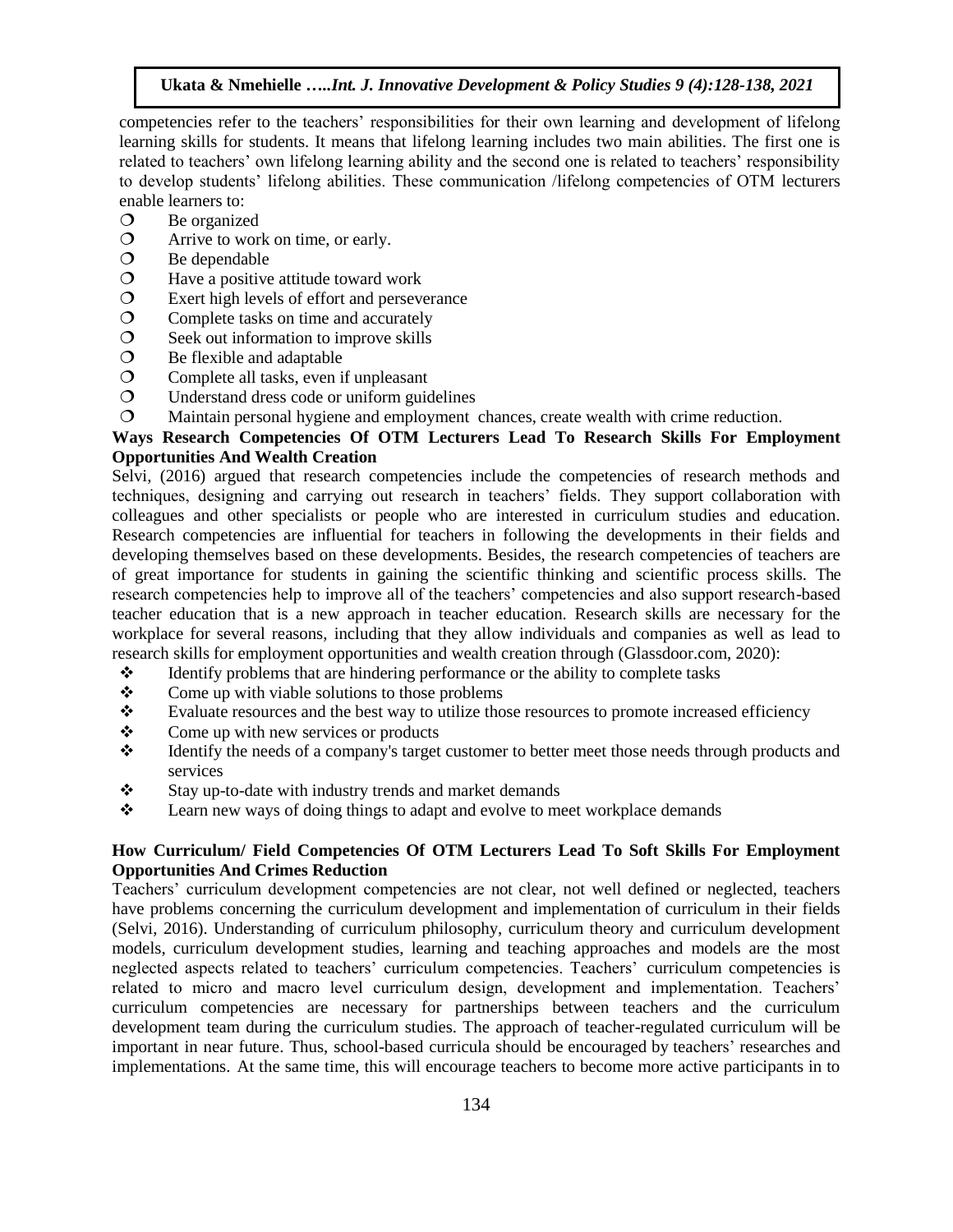the curriculum development processes.

However, curriculum writers, namely curriculum design and development team do not successfully transmit their ideas to teachers. For this reason, curriculum studies should be projected by curriculum theorists and teachers collaboratively. It is said that curriculum studies have intensified teachers' work. Thus, teacher competencies concerning curriculum are of great importance for teachers to conduct their profession. Selvi, (2016) viewed that competencies of teacher encompass both theoretical and practical of curriculum.

At the same time, defining teacher competencies will contribute to the improvement of the quality of educational system by positively affecting the teacher training and curriculum development studies. The changes in science and educational system have also affected teachers' competencies. There is strong relationship among the other sciences and system of society and they affect educational system and teachers' competencies. Educational system can be based on scientific results of educational sciences, psychology, economy, technology, sociology and so on. Any kind of change and reform study in the other systems or science damage teachers' professional competencies unless teachers' competencies are developed. Teachers must follow all of these changes in order to improve their professional performance. The development of teachers' competencies is based on the changes in other sciences and society and is not associated with only the individualistic development but also professional development. Today, we are talking about internationalization of curriculum studies. Internationalization of curriculum ideas is a kind of reform study and teachers ensure changes by embracing new ideas. In this respect, teachers need to have more competencies than they had before. Teachers' competencies are highly important in both implementing the current curricula effectively and training people for future by developing these curricula. Teachers who are responsible from the training of the individuals of future need to be well equipped in order to fulfill this responsibility. Therefore, pre-service and in-service teacher education should focus on understanding and application of teachers' competencies.

Selvi, (2016) further argued that teachers' field professional competencies are related to the question of "what should school teach?" They refer to the content that the teacher and students will study. For example, the knowledge of keyboarding skills, ICT skills, Shorthand teachers are the main competency for teachers who will teach in classroom. Field competencies are the main areas of teacher competencies that include academic studies about content. Field competencies are the ones necessary for teachers to conduct their profession. They are the teacher competencies regarding the subjects that teachers will teach or students will learn. Formerly, field competencies were deemed as the most important competency field based on the concept that teachers were the only responsibles in transmitting the content. The concept of the one who knows teaches and the teacher is the responsible from learning in classroom changed over time. Within the context of this change, the importance given to teachers' field competencies declined as a result of the changing role of teacher as rather than transmitting the content but being a facilitator enabling students to interact with content. These curriculum/ field competencies of OTM lecturers lead to soft skills for employment opportunities and crimes reduction through (Schmidt, 2018):

- Critical thinking and problem solving
- Innovation, creativity, and entrepreneurship
- Learning to learn/self-awareness and self-direction
- Collaboration
- **Communication**
- Global citizenship and sustainability
- Programs and initiatives and global competencies

## **How Social-Cultural/ Emotional Competencies Of OTM Lecturers Lead To Social-Cultural For Employment Prospect And Poverty Reduction**

Alghamdi, (2017) claimed social-cultural competencies include the knowledge about social-cultural background of students and teachers, local, national and international values, democracy and human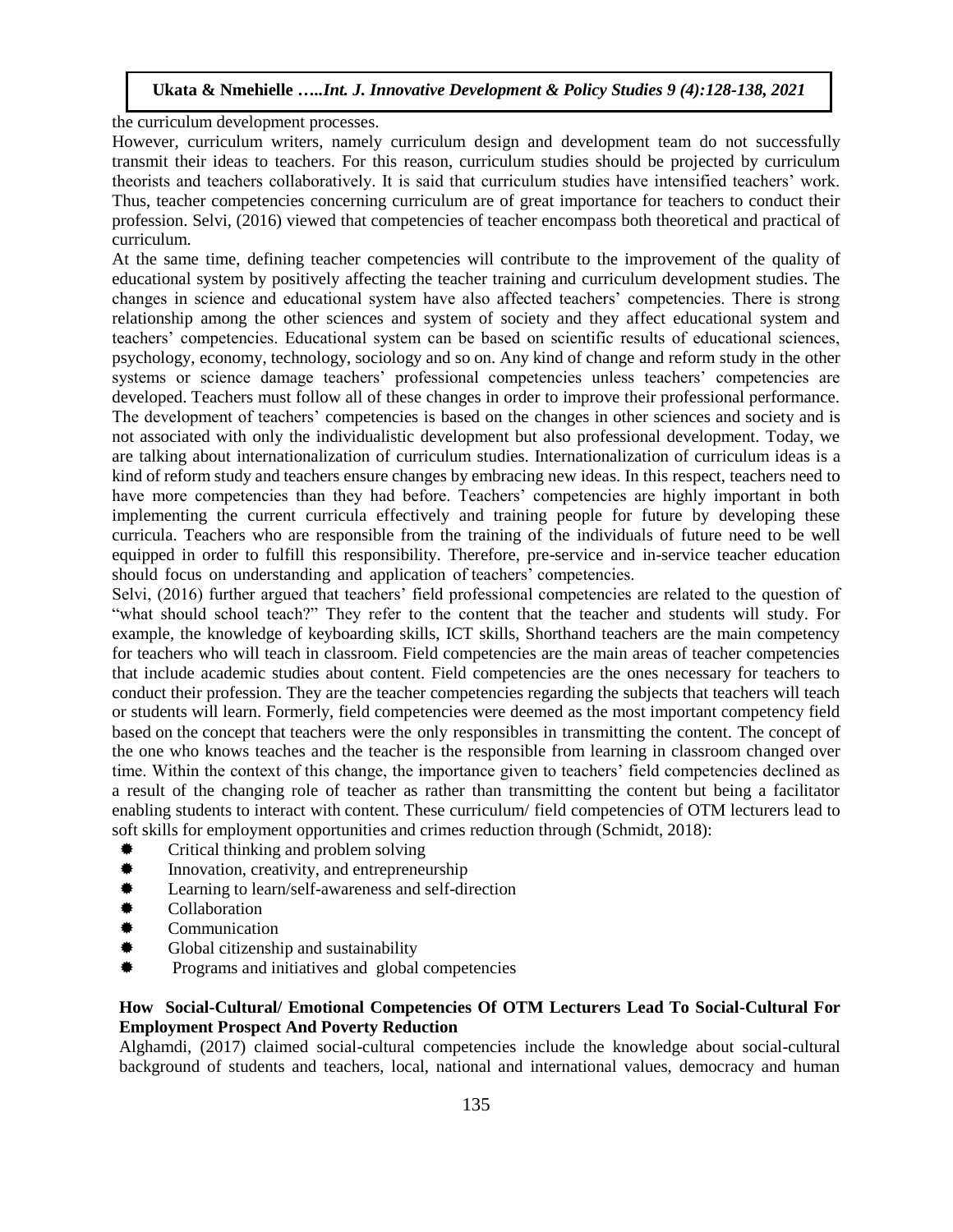rights issues, team and collaborative work with others, and social studies. All of them provide freedom to students and teachers in learning-teaching process and also promote the learning. The individuals become social and cultural being in social life. There is a strong relationship between learning and students' social-cultural background. Some of the learning theories discussed learning as social cultural context and teachers' social-cultural competencies can promote students learning. Humanistic approach and social theories can be put into practice in the classroom by means of teachers' social-cultural competencies

Teachers' emotional competencies can help students to learn and students' willingness to learn can be increased if teachers know how to improve the emotional dimension of students' learning. Competencies also help teachers become effective teachers while monitoring the students' learning. Learning requires emotional supports that create positive feeling for learning- teaching process. Teachers become a learning consultant and mentor about learning for their students. The social and emotional competency chart is as presented below:



 Figure 1.2 Observation behaviour and task performance (Nationalmentoringresourcecenter.org, (2020) These social-cultural/ emotional competencies of OTM lecturers lead to social-cultural for employment prospect and poverty reduction through (Nationalmentoringresourcecenter.org, 2020): Self-control refers to one's ability to regulate one's emotions and behaviors.<sup>14</sup> It may involve delaying gratification, controlling impulses, focusing attention, and following rules. Self-control is seen as foundational to the other SE skills. For example, successfully maintaining positive peer relationships or working constructively with others often requires the ability to control one's emotions and act in socially appropriate ways. Social competence is the set of abilities needed to be assertive and to create and maintain positive relationships.<sup>19</sup> These skills are necessary to get along well with others and to work constructively with others within established social norms across multiple contexts. Problem-solving ability. Problem-solving ability involves the capacity to identify a problem, collect information from multiple sources to consider options, and select a reasonable solution to that problem. Effective problemsolving has been conceptualized as involving "planning, flexibility, and resourcefulness. Goalsetting/pursuit is the ability to set appropriate goals and effectively pursue them is widely understood to be central to healthy development. Perseverance refers to the ability to pursue one's tasks to completion. It has attracted considerable interest from practitioners, researchers, and policy-makers, particularly in relation to its potential role in facilitating academic and career success. Career exploration, during adolescence, a youth's sense of personal future develops, and identity exploration and commitment become important developmental tasks. Youth-centered outcomes, help youth set and pursue their goals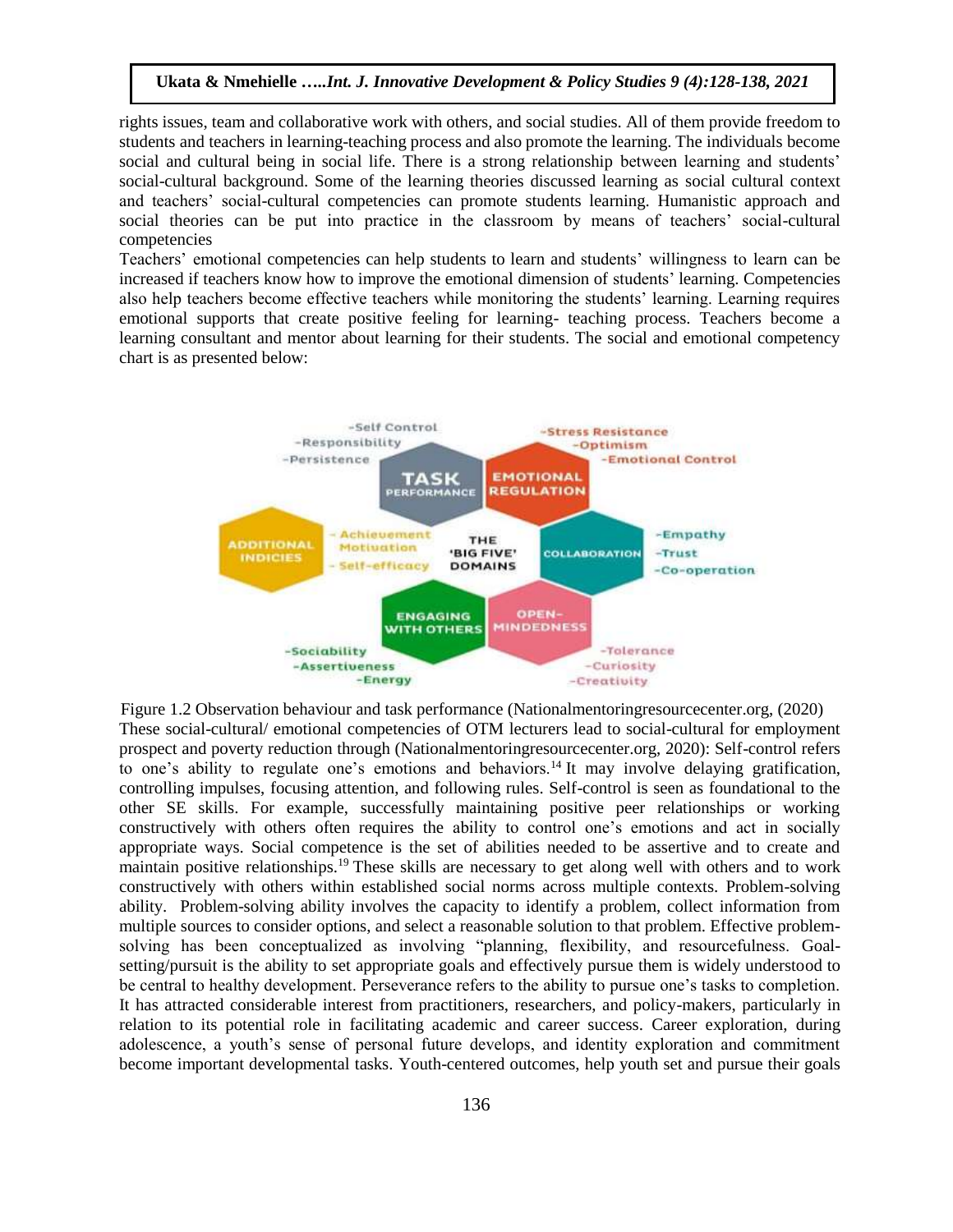is a central task in many mentoring programs.

## **CONCLUSION**

Dealing with the socio-economic challenges of Nigeria through Office Technology and Management teachers` professional competencies should be practiced and given the adequate attention it deserved by lecturers to assisting in solving Nigeria socio-economic challenges such as poverty, unemployment, inequality among others. As a result of this, Mandal, (2018), ICDL digital skills standard, (2019), Careerready, (2020), Selvi, (2016), Glassdoor.com, (2020), Schmidt, (2018), and Alghamdi, (2017) argued and agreed that information and communication technologies (ICT) competencies of OTM teachers lead to ICT employment opportunities and poverty alleviation of the learners, communication /lifelong competencies of OTM lecturers lead to functional skills employment chances, wealth creation and crime reduction of the learners, research competencies of OTM lecturers lead to research skills for employment opportunities and wealth creation, curriculum/ field competencies of OTM lecturers lead to soft skills for employment opportunities and crimes reduction, and social-cultural/ emotional competencies of OTM lecturers lead to social-cultural skills for employment prospect and poverty reduction in the society.

### **RECOMMENDATIONS**

Based on the reviewed literatures and conclusion drawn, the following recommendations are made:

- 1. Information and communication technologies (ICT) competencies, communication /lifelong competencies, research competencies, curriculum/ field competencies and social-cultural/ emotional competencies of OTM teachers lead to employment opportunities, poverty alleviation, wealth creation and crime reduction of the learners should be practiced with all the attention it needed by lecturers
- 2. OTM lecturers and others should regularly assess and improve on the professional competencies through education, conferences, and workshops among others to enable always and adequately address the socioeconomic challenges of Nigeria.
- 3. Government of Rivers state and polytechnic management should create enabling environment with provision of equipment and facility, including hardware and software to enable lecturers display their professional competencies so as to transfer the needed skills to the learners to address socioeconomic challenges of Nigeria.

#### **REFERENCES**

- Abulatefah, L. (2014). The effectiveness of brainstorming strategy in developing problem solving skills among students at Al-Baha University. *Journal of Education* 28 (111)
- Ahmed, S., & Hijjah, A. R. (2012). The professional competence of the staff members of the faculties at the university of kassala, from the students' viewpoint, April, pp 65-82.
- Alghamdi, A. H. (2017). Relationship between lecturers' professional competence, teaching environment and classroom teaching practices at Al-baha University. A thesis submitted in fulfilment of the requirements for the award of degree of Doctor of Philosophy (Curriculum and Instruction). Faculty of Education, Universiti Teknologi , Malaysia.
- Anggraeni, R. D. (2013). Increasing lecturer's competence as the quality assurance of lecturer performance. Proceedings of 7th Global Business and Social Science Research Conference 13 - 14, Radisson Blu Hotel, Beijing, China, ISBN: 978-1-922069-26-9.
- Baba, E. I. & Akarahu, C.U. (2012). Adequacy of educational resources for office technolo*g*y and mana*g*ement pro*g*ramme in polytechnic in Ko*g*i State. *Business Education Journal, 8*(2), 198- 208.
- Cator, K., Schneider, C., & Ark, T. V. (2014). Preparing teachers for deeper learning: Competencybased teacher preparation and development. Digital Promise Accelerating Innovation in Education.